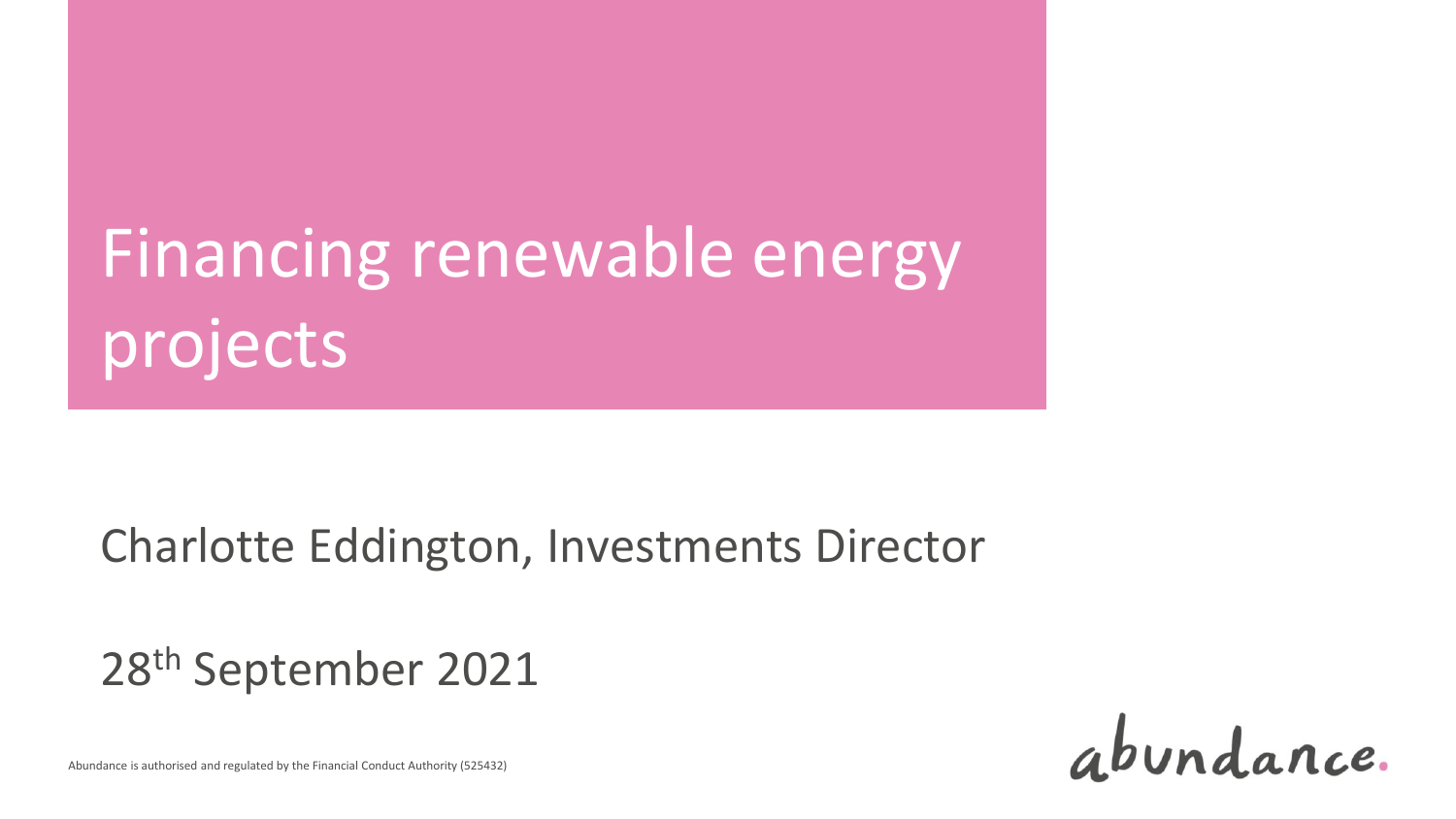# The interaction of debt and equity in financing renewable energy projects

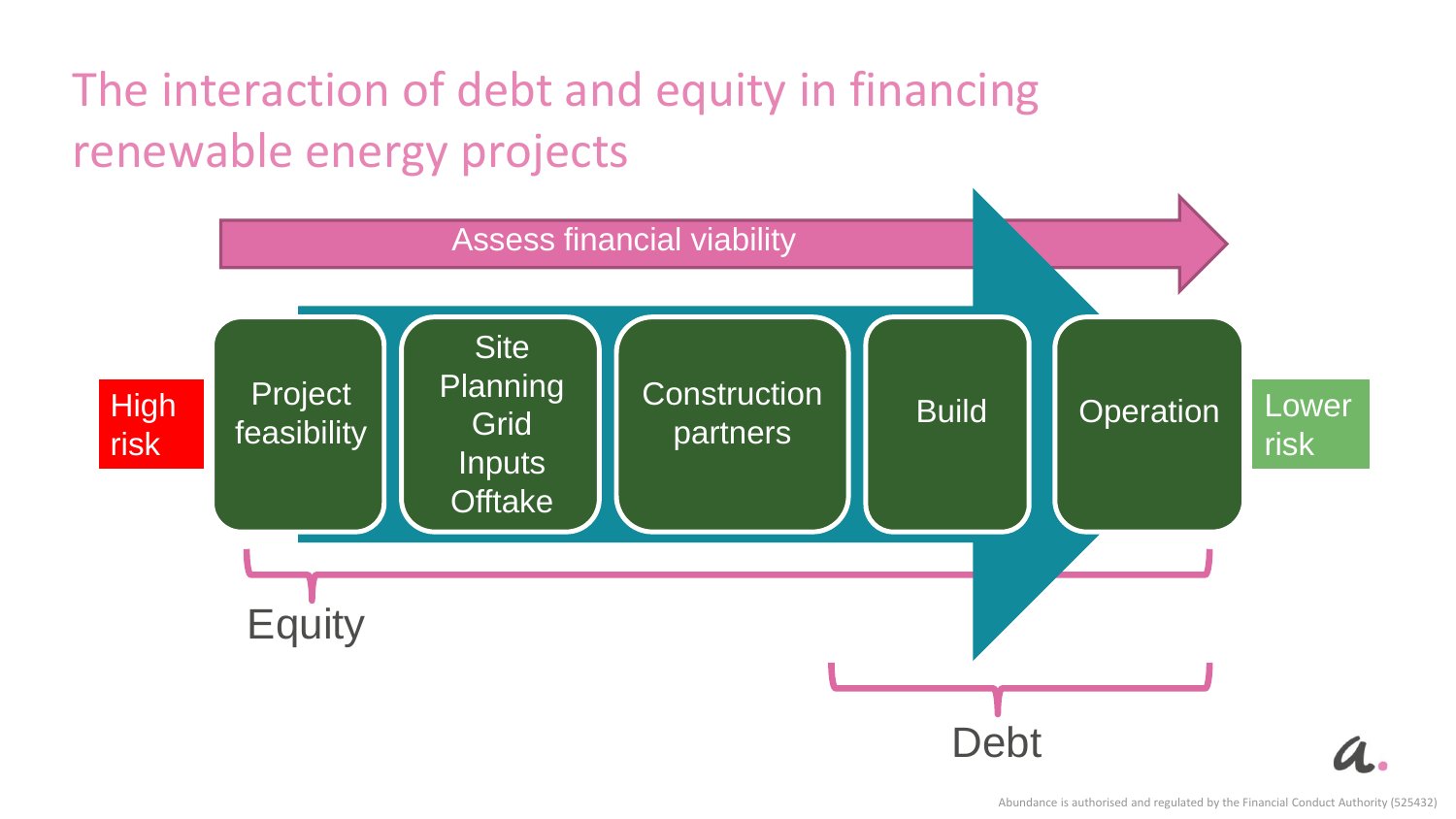# Risk profile of a project

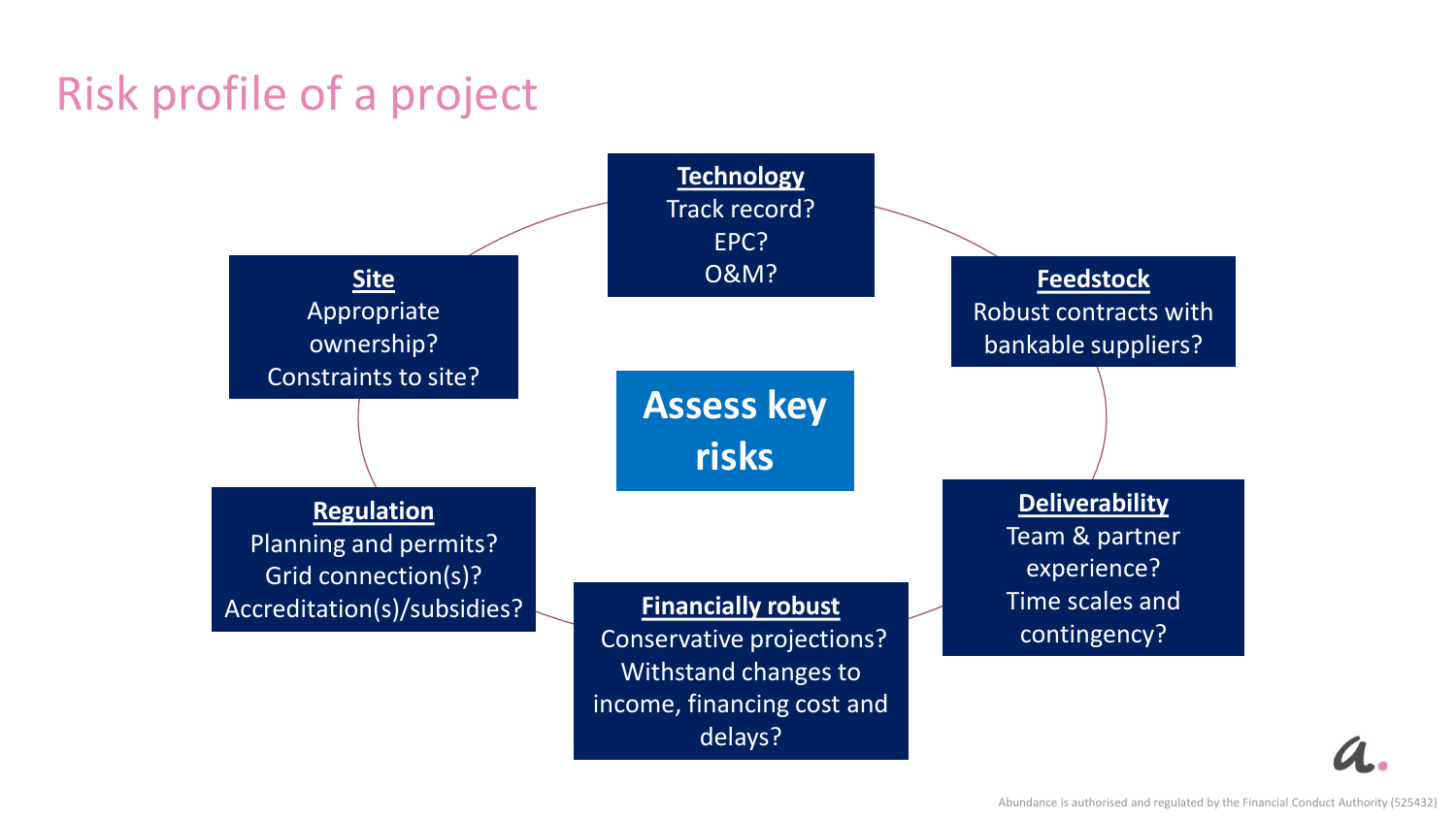#### Spotlight: offshore wind points to note

- Increased use of limited recourse debt (project finance) with no recourse to project sponsor assets – just the assets of the project. Otherwise corporate finance e.g. major utilities to self fund
- Often tender competition to secure rights to build offshore
- Connection to national transmission grid required requires feasibility work and grid connection
- Often individual elements of construction as opposed to a wrapped contract – check potential interface and timetable/cost implications
- CfD bid levels very low now. Also require long term PPA.
- Energy yield to be evaluated and lenders will often model around "P90" figures as base case (expectation of wind yield 90% of time)
- Typically around 70-80% debt; remainder equity
- ~£3m/MW and competitive market

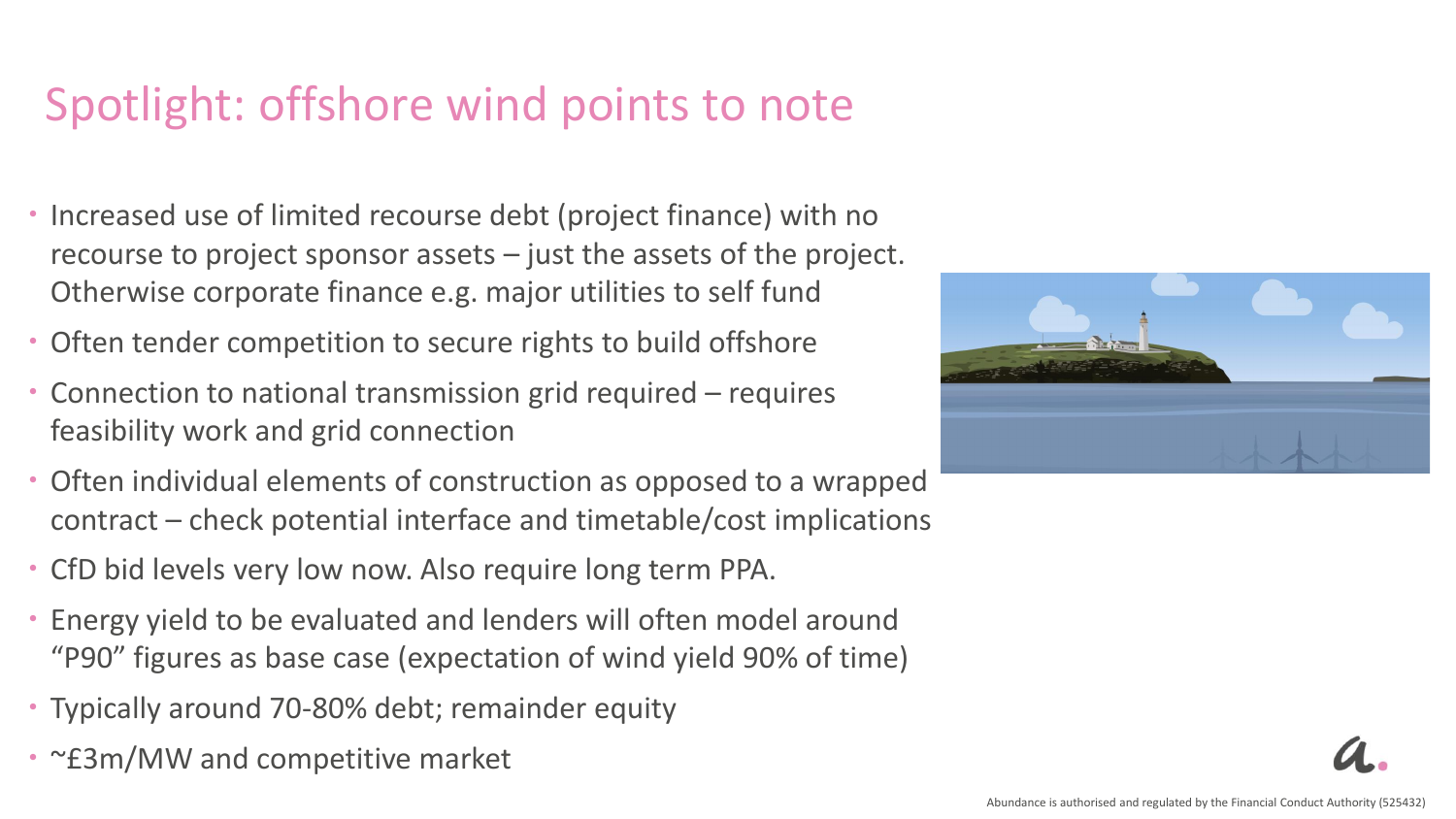#### Spotlight: anaerobic digestion points to note

- Lack of security in relation to assets therefore heavily reliant on project cash flows
- Project finance can be difficult for new build projects as operations of AD often problematic so track record of tech and operator key
- Typically, funded by equity with refi once proven
- Careful management of feedstock needed to reduce chance of operational downtime
- Only subsidies going forward for gas to grid
- ~up to £20m capex / plant

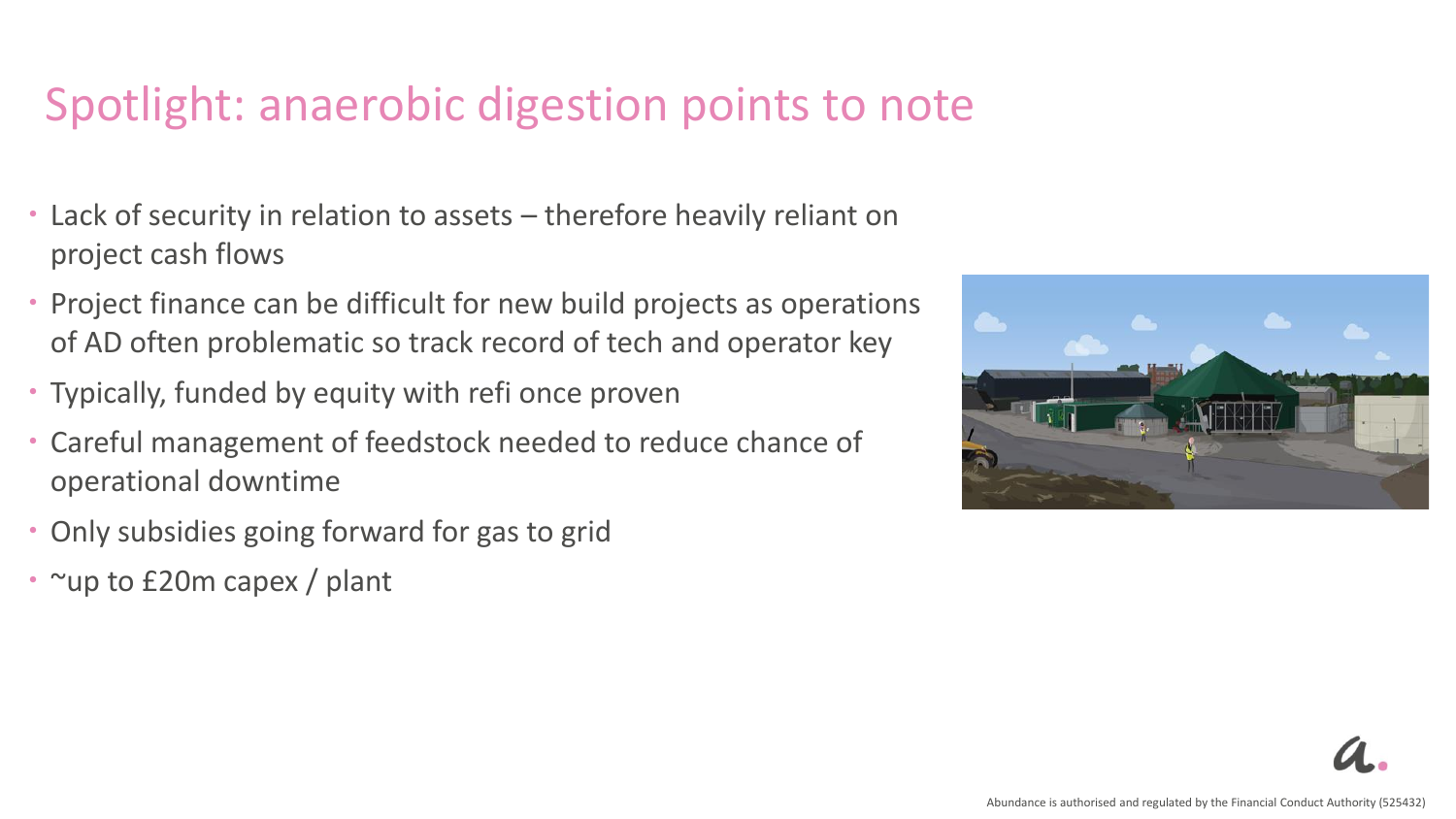## How might communities break into this market?

• Crowd funding:

- Development phase (pre-FC): community share offers; donations
- Construction phase: partial or full ownership with funds raised through community share offers / loans / through a platform
- Refinance: loans / through a platform to community
- Local Authorities to contemplate investment in offshore windfarms, with them in turn raising funds from residents?
- Contemplate raising funds for distinct elements of a project e.g. hydrogen production from renewables
- Investment in smaller scale projects e.g. single turbines, AD so easier to structure?
- Identify large offtakers in a community and use as a lever to open up community investment or involvement
- UK Gov look at opportunity for investment from UK Gov (various mechanisms via NS&I; NIB; etc); policy e.g. insisting on xx% of investment comes from local community



Focus on engagement